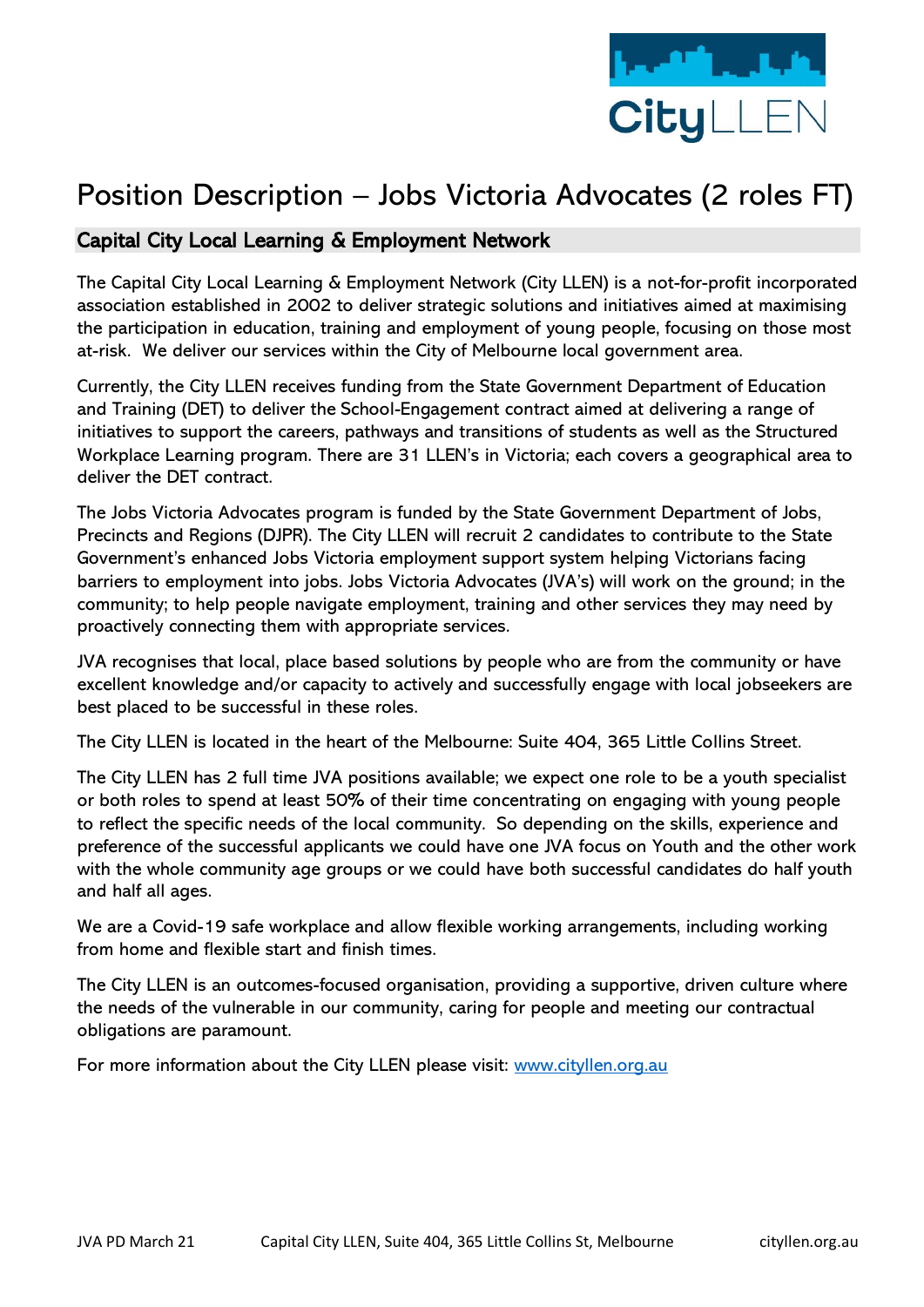

#### **About Jobs Victoria Advocates**

JVA's will be required to spend up to 70% of their working time in the community. This will include determining where they can best meet and find the people who need the services, such as:

- Presenting to local networks and local community organisations about the program and arranging to meet clients/attend other services.
- Setting up a stand in public housing foyers, libraries, shopping centres, community and sporting centres to interact and engage with members of the local community.
- Door knocking and letter box dropping, and other strategies identified to find the people who require support.

City LLEN JVA's will:

- Be part of a network of locally embedded Jobs Advocates, you will meet and network with other JVA's in Metropolitan Melbourne and across Victoria to support each other and swap best practice.
- Assist Victorians prepare for and secure employment though the provision of information, referral and connection supports.
- Concentrate on servicing unemployed residents of public housing in the City of Melbourne.
- Utilise community networks of the LLEN and our connections to identify and locate people who need employment related support.
- Improve access to services by building relationships with service providers so they can more readily refer people into supports.
- Connect people with relevant services that can help them, this may mean offering to escort someone to the service and coaching them through the interaction and advocating for them.
- Record and document details of supports and interactions with participants using tablets supplied and government web-based programs and follow up connections when required.
- Identify and communicate any issues, emerging trends and gaps in services.
- Advocate for participants and improve access to services by creating links and partnerships with other community agencies and community leaders.
- Be supported and supervised by the City LLEN CEO and attend City LLEN staff meetings.
- Maintain positive relationships with service providers and networks.
- Work with other LLEN staff when appropriate and prepare monthly achievement reports.
- Liaise with the City LLEN Digital Communications Officer for social media opportunities and stories.
- Represent the City LLEN and advocate for vulnerable people in the City of Melbourne in a professional and compassionate capacity.

Successful applicants will be provided with three shirts and can request a combination of business shirt and polo shirts as they prefer. These clothing items are available to help the community identify Advocates, but they are not compulsory.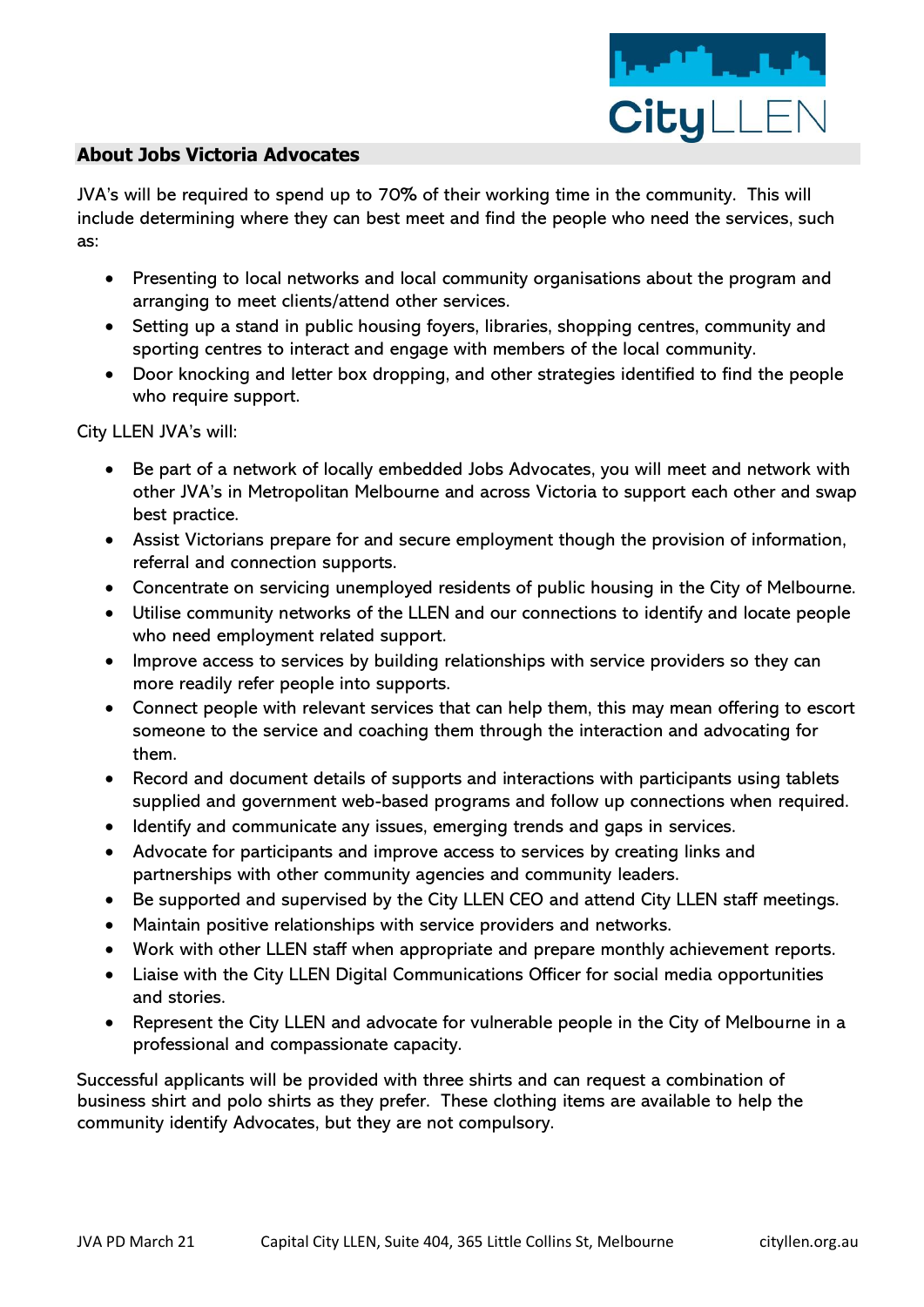

The City LLEN envisages there may be times and events when it is important to wear the JVA clothes and other times when it is less important. Sizes available are inclusive ranging from Size 8 to 5XL in women and mens.

## **How to Apply**

Include a brief covering letter, your resume and Answers to the Key Selection Criteria (no more than 3 pages for the KSC) to louises mith @cityllen.org.au by 10 March 2021.

State in your application if you are able to work with young people. The City LLEN requires at least one person to concentrate on youth or both advocates can do half youth/half all ages depending on the experience mix of the successful applicants. If you are able to work with young people, you need to answer the last Key Selection Criteria (KSC) – 8 below.

## **Key Selection Criteria**

- 1. Demonstrated community engagement experience and cultural awareness gained from working with people from migrant and refugee communities.
- 2. Demonstrated ability to understand and identify a range of participant needs using a client-centred approach and sensitively and discreetly respond and manage difficult issues and participant disclosures and needs.
- 3. Demonstrated strong verbal communication skills, ability to engage and build trust, to convey information effectively and persuade participants and ability to speak at events or to groups of people about the JVA program.
- 4. Demonstrated ability to maintain strong relationships and networks to create mutually beneficial relationships with other organisations and people.
- 5. Demonstrated flexible approach, capacity to problem solve and determine best course of action in real time and respond to a changing environment.
- 6. Demonstrated experience collaborating and working in a team.
- 7. Confident user of technology, including Microsoft suite and ability to quickly learn how to use new programs and manage independently online.

If you are applying to be a youth specialist JVA or would like 50% of your role to be with young people, please also answer KSC 8:

8. Demonstrated experience and ability to engage young people, understanding and awareness of the issues they face as they navigate pathways from school to employment or further training and other challenges associated with youth from CALD backgrounds.

Highly desired – if you have these skills please indicate this in your application or resume:

- Tertiary qualifications preferably in youth work, community capacity building, social work, psychology, education, behaviour science, employment services, Human Resources or other people focused programs.
- Bilingual in community languages relevant to the African-Australian cohort
- Knowledge of existing employment, education and/or community services in the City of Melbourne.